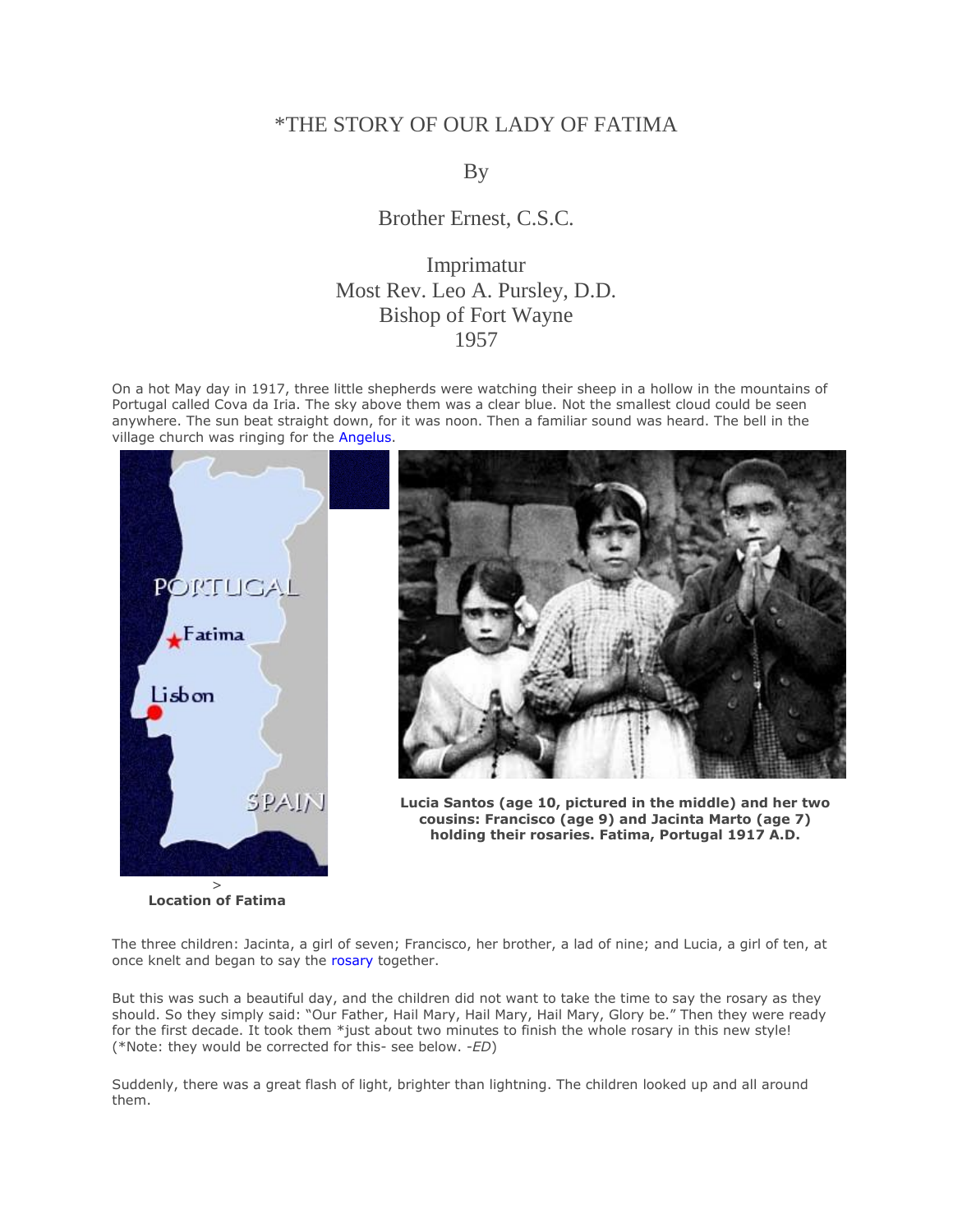"Might be a big storm coming. Let"s get the sheep together and go home," said Francisco. The girls agreed, and soon they and the sheep were scampering down the slope towards home. When they reached the foot of the hill they saw a second great flash. It was brighter than the first. They stopped; very much afraid.

"Look!" said Lucia, pointing toward a little oak tree..

There they saw a beautiful young lady. She was dressed in a white gown, gathered together at the neck by a gold cord. Over her head draped a fine white veil. The children were about to run when they heard a sweet voice say: "Be not afraid! I am not going to hurt you."

Then the shepherds drew near. They noticed the lovely lady had her hands joined as in [prayer,](http://www.baltimore-catechism.com/lesson28..htm) and a pearl rosary fell from her fingers.

"Where did you come from?" Asked Lucia.

"I came from heaven."



Our Lady of Fatima, Queen of the Most Holy Rosary

"And why did you come here?"

"I came to ask you to come here for six successive months, on the thirteenth of each month, at this same time. In October I shall tell you who I am and what it is I wish."

Lucia then asked the lady if they would go to heaven. They were happy when she told them they would.

"Children, always say the rosary with devotion." said the lady, and then she left them.

"We must not tell anyone about the lady. No one will believe us." Said Lucia.

To this the others agreed. Then they got their sheep together and went home, even though it was much too early.



Our Lady's words to Jacinta Marto shortly before the little seer died: *"More souls go to Hell because of sins of the flesh than for any other reason."*

and

*"Certain fashions will be introduced that will offend Our Divine Lord very much."*

But Jacinta thought her mother would punish her for coming home, so she told about the lady!

"You are lying to me!" Shouted the mother.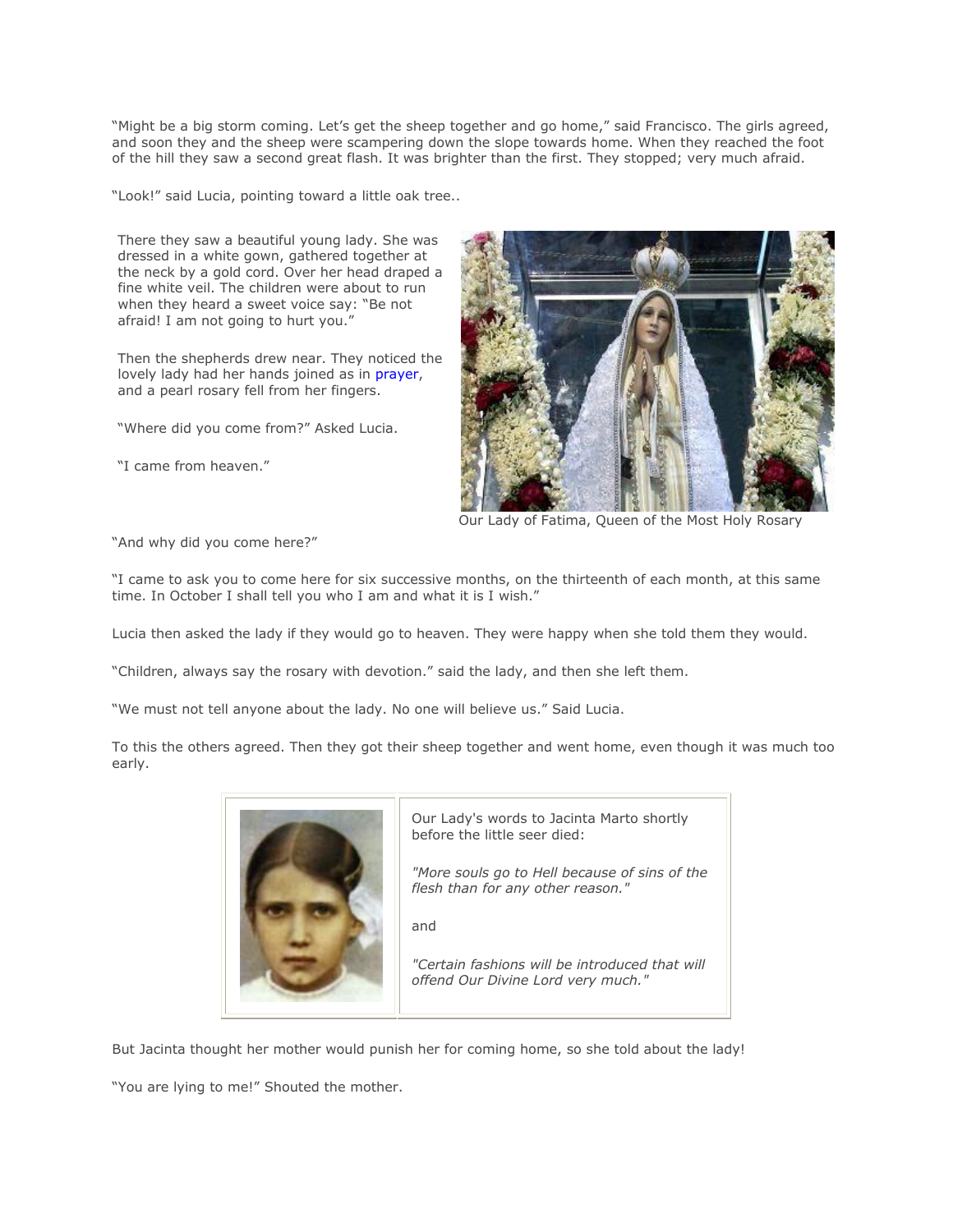Mrs. Marto, Jacinta"s mother, ran at once to Lucia"s home and reported all the children had told her. Lucia had not said a word to her mother, who seemed stunned at the story.

"Tell me, Lucia, are my children lying?"

"No, they are not. It's all true!"

"Don"t you say another word about this, Lucia," said her mother as she ran out the door.

Lucia's mother, Maria, hurried to the pastor and told him the story. He tried to calm her, but the woman insisted her daughter was lying to her. She then hurried home and gave Lucia a sound thrashing. But that did not change Lucia"s mind.



**The Three Children made Heroic Sacrifices and Penances to Help Save Poor Souls from going to Hell.**

June 13 was a fair day, but the children did not care about that. It was the day the lady promised to come to see them again, and so they went to the appointed spot. There were about sixty other people waiting.

The children knelt down and began to say the rosary. When it was finished, they stood and brushed the dust from their clothes."The lady is coming!" cried Lucia and ran down the hill to the little oak. The others followed.

Yes, it was the lady. She was dressed just the same, and she seemed pleased to see them.

"What do you want me to do?" begged Lucia.

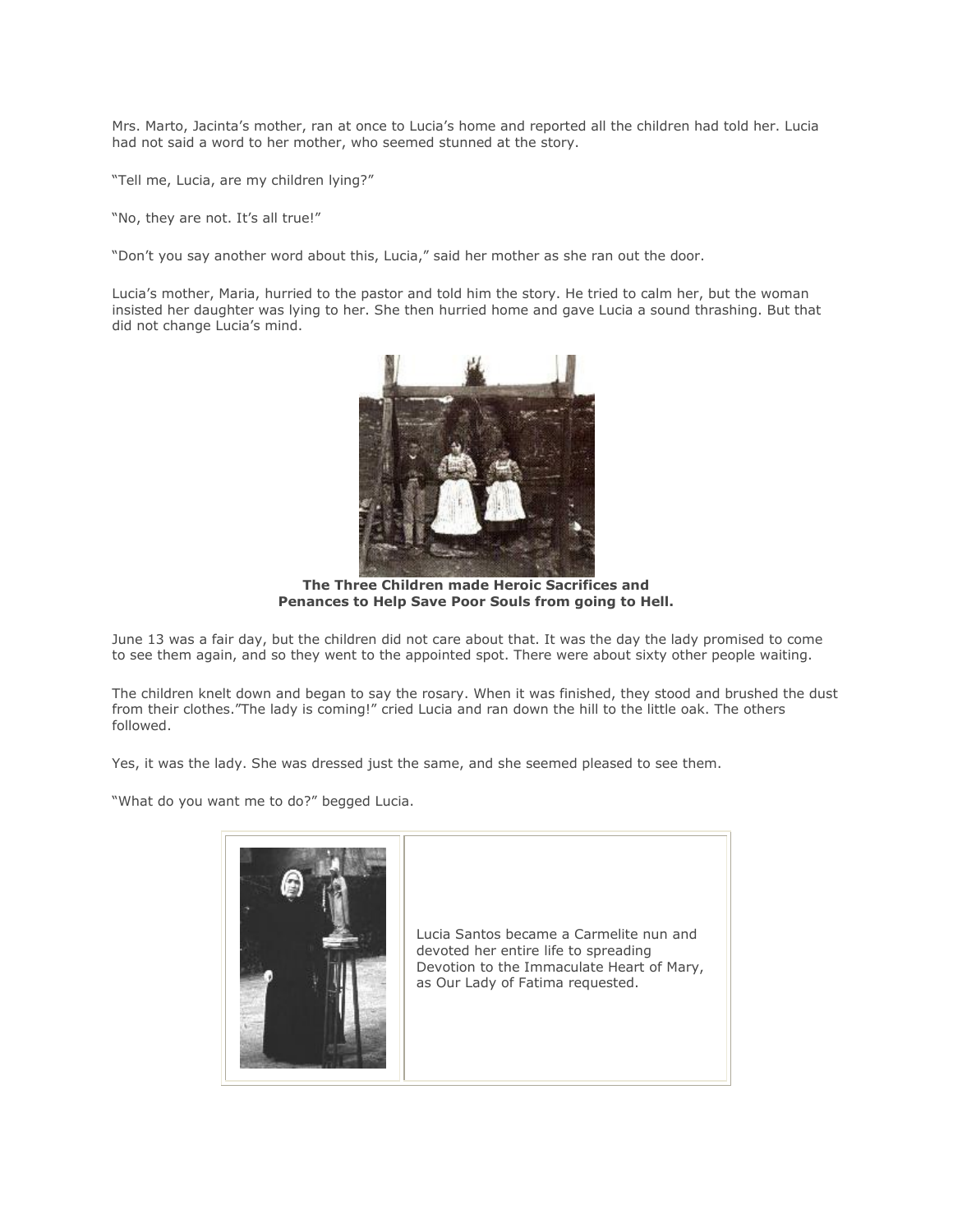"I want you to come here on the thirteenth of next month; to recite the rosary every day." Then she added something the children had never heard before. "After the *Gloria Patri* of each decade, you will say, "O my Jesus, forgive us our sins! Deliver us from the fires of hell! Have pity on the souls in [purgatory,](http://www.sufferingsouls.com/) especially the most abandoned'."

"I want to ask you to take us to heaven," said Lucia pleadingly.

"Francisco and Jacinta I will soon take.. You must remain. Jesus wants you to make me known and loved. He wants to establish in the world the devotion to my Immaculate Heart."



On July 13, the children were again waiting for the lady. This time there were about five thousand others waiting too. The lady told the children that she would work a great miracle in October so that all would believe she had appeared there. She also showed them a \*vision of [hell,](http://www.baltimore-catechism.com/lesson37.htm) and it was so terrible that the children said they would have died of fear if the lady had not told them they were to go to heaven.

Lucia, Jacinta, and Francisco at the Cova da Iria



Our Lady told the Children, "Sacrifice yourselves for sinners and say many times, especially when you make some sacrifice: `O Jesus, it is for Thy love, for the conversion of sinners and in reparation for sins committed against the Immaculate Heart of Mary."

Lucia Santos then narrates what happened next:

"She opened Her hands once more, as She had done



**Our Lady of Fatima showed the Children a Horrific Vision of the Souls of the Damned in Hell being Tormented by Frightful Demons.**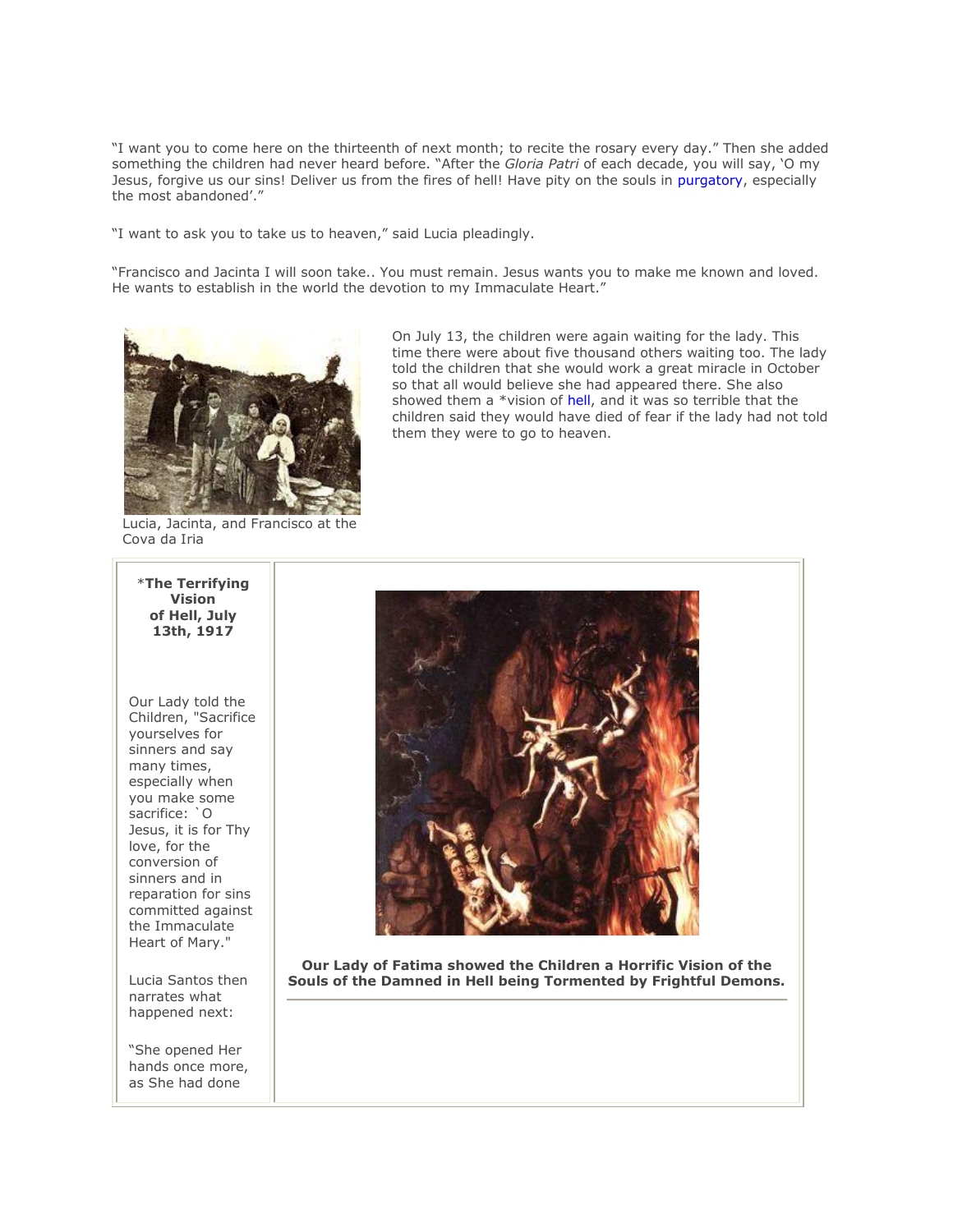the two previous months. The rays [of light] appeared to penetrate the earth, and we saw, as it were, a vast sea of fire. Plunged in this fire, we saw the demons and the souls [of the damned]. The latter were like transparent burning embers, all blackened or burnished bronze, having human forms. They were floating about in that conflagration, now raised into the air by the flames which issued from within themselves, together with great clouds of smoke. Now they fell back on every side like sparks in huge fires, without weight or equilibrium, amid shrieks and groans of pain and despair, which horrified us and made us tremble with fright (it must have been this sight which caused me to cry out, as people say they heard me). The demons were distinguished [from the souls of the damned] by their terrifying and repellent likeness to frightful and unknown animals, black and transparent like burning coals. That vision only lasted for a moment, thanks to our good Heavenly Mother,

**Picture of the three children of Fatima, immediately after seeing the vision of Hell.** 



**Our Lady [right after the vision] said to the Children:** 

*"...if [people] do not stop offending God... He is going to punish the world for its crimes by means of war, of hunger, and of persecution of the Church and of the Holy Father."*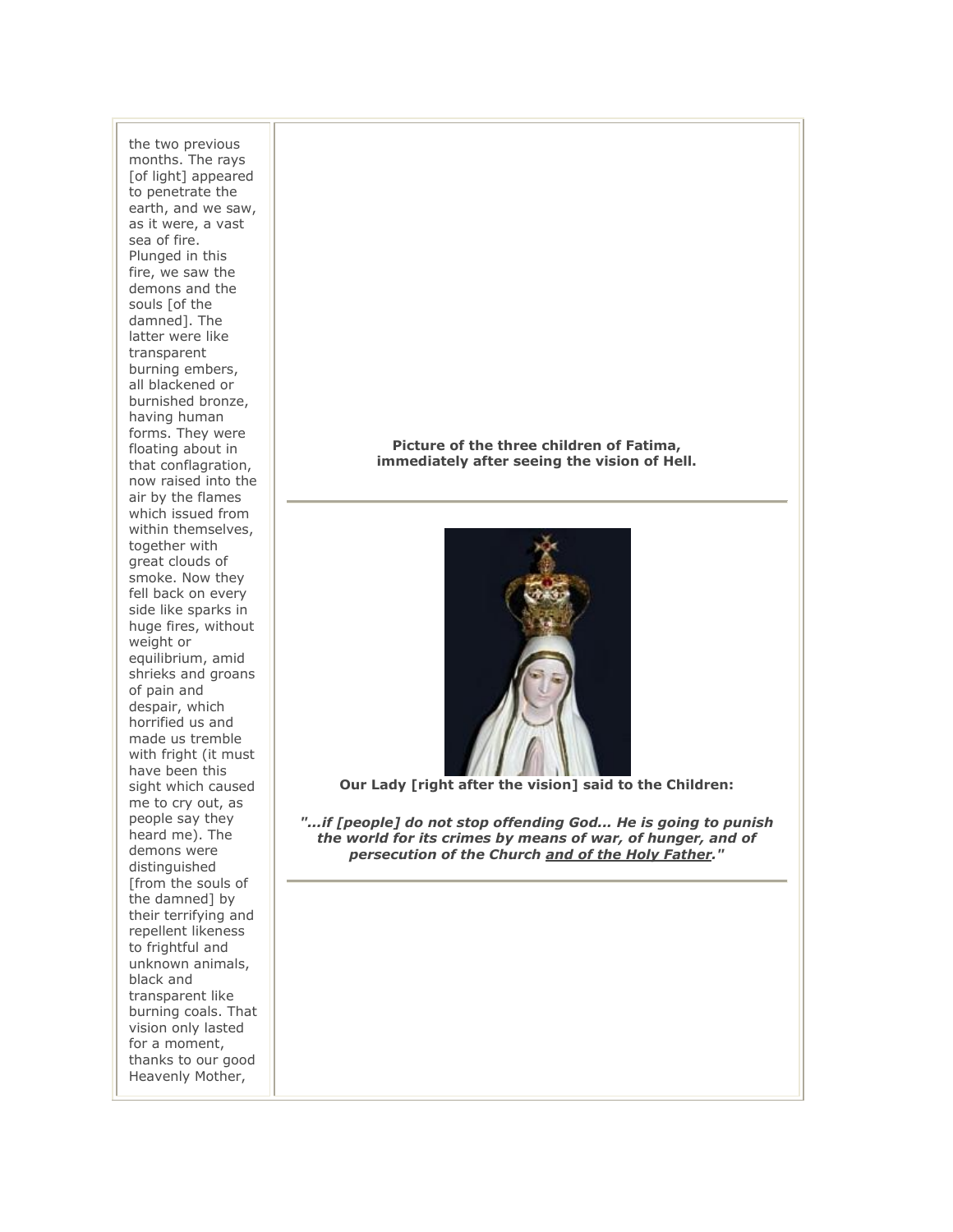Who at the first apparition had promised to take us to Heaven. Without that, I think that we would have died of terror and fear."

Our Lady then gravely spoke these words:

"You see Hell, where the souls of poor sinners go. To save them God wishes to establish in the world the devotion to my Immaculate Heart. If they do what I will tell you, many souls will be saved, and there will be peace... But if they do not stop offending God... He is going to punish the world for its crimes by means of war, of hunger, and of persecution of the Church and of the **[Holy Father](http://www.theimmaculateheart.com/gregoryXVII.htm)**."

\*See the forewarned by Our Lady of Fatima, terrible persecution of the True Catholic Church (2008 A.D.)



**Sister Lucia tells Fr. Fuentes in an 1957 interview, that we are in the last times:** 

**Sister Lucia to Fr. Fuentes, December 1957:** 

*"... she [The Blessed Virgin] told me that the devil is in the mood for engaging in a decisive battle against the Virgin. And a decisive battle is the final battle where one side will be victorious and the other side will suffer defeat. Hence from now on we must choose sides. Either we are for God or we are for the devil. There is no other possibility....* 

*Father [Fuentes], the Blessed Virgin is very sad because no one heeds her message; neither the good nor the bad. The good continue on with their life of virtue and apostolate, but they do not unite their lives to the message of Fatima. Sinners keep following the road of evil because they do not see the terrible chastisement about to befall them. Believe me, Father, God is going to punish the world and very soon. The chastisement of heaven is imminent. In less than two years, 1960 will be here and the chastisement of heaven Will Come and it will be very great. Tell souls to fear not only the material punishment that will befall us if we do not pray and do penance but most of all the souls who will go to hell."*

**-Exact words of Sister Lucy (visionary at Fatima) in an interview with Father Augustin Fuentes on December 26, 1957 A.D., giving clear forewarning that** *the* **imminent chastisement of heaven for man's sins would unmistakably \*occur** *before* **1960 A.D. \*(which it precisely** *did* **10 months later, on October 26, 1958 A.D..., with the usurpation of the Papal Chair from Christ's Lawful Vicar, Pope Gregory XVII)**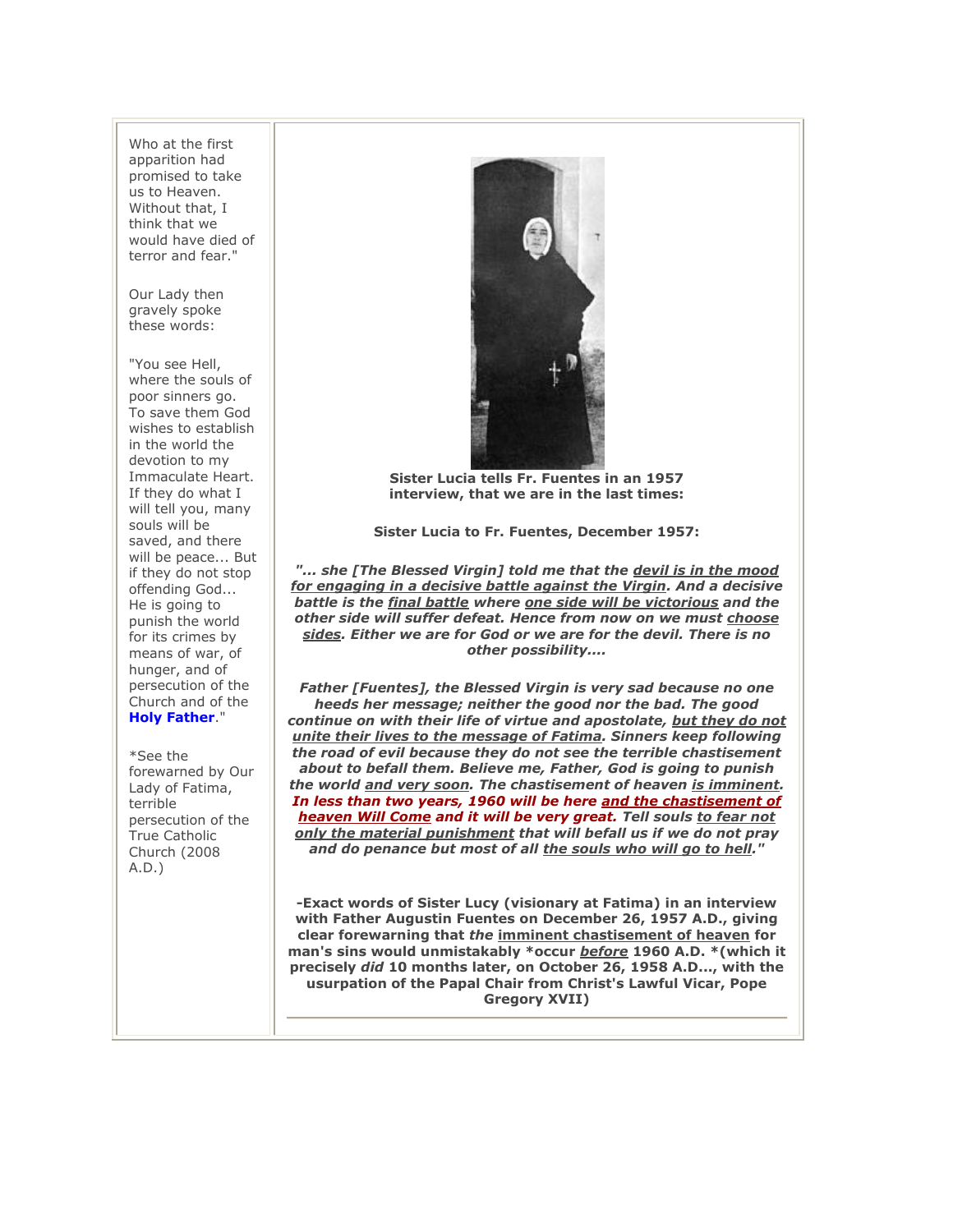

"If people do what I tell you, many will be saved, and peace will come. I promise to help at the hour of death with the graces for their salvation, those who on the first Saturday of five consecutive months shall confess and receive [Holy Communion,](http://www.theholymass.com/) say five decades of the rosary and keep me company for fifteen minutes while meditating on one or more mysteries of the rosary with the intention of making reparation to me," said the beautiful lady as she began to glide away toward the east.

Now the administrator of the town [an evil [Freemason\]](http://www.destroyfreemasonry.com/index.htm) began to turn against the children. He was not a good man. He had no use for religion or the Church. He made the parents of Lucia, Jacinta and Francisco bring them to court. There he tried his best to make them tell him a secret the lady had told each of them when she appeared to them in July.

When they would not tell him, he got very angry and sent them away!

But on the morning of August 13, Arturo, the Administrator, came to the Marto cottage in a fine carriage.

"I want you to ride with me to the miracle," Arturo said, trying to be pleasant.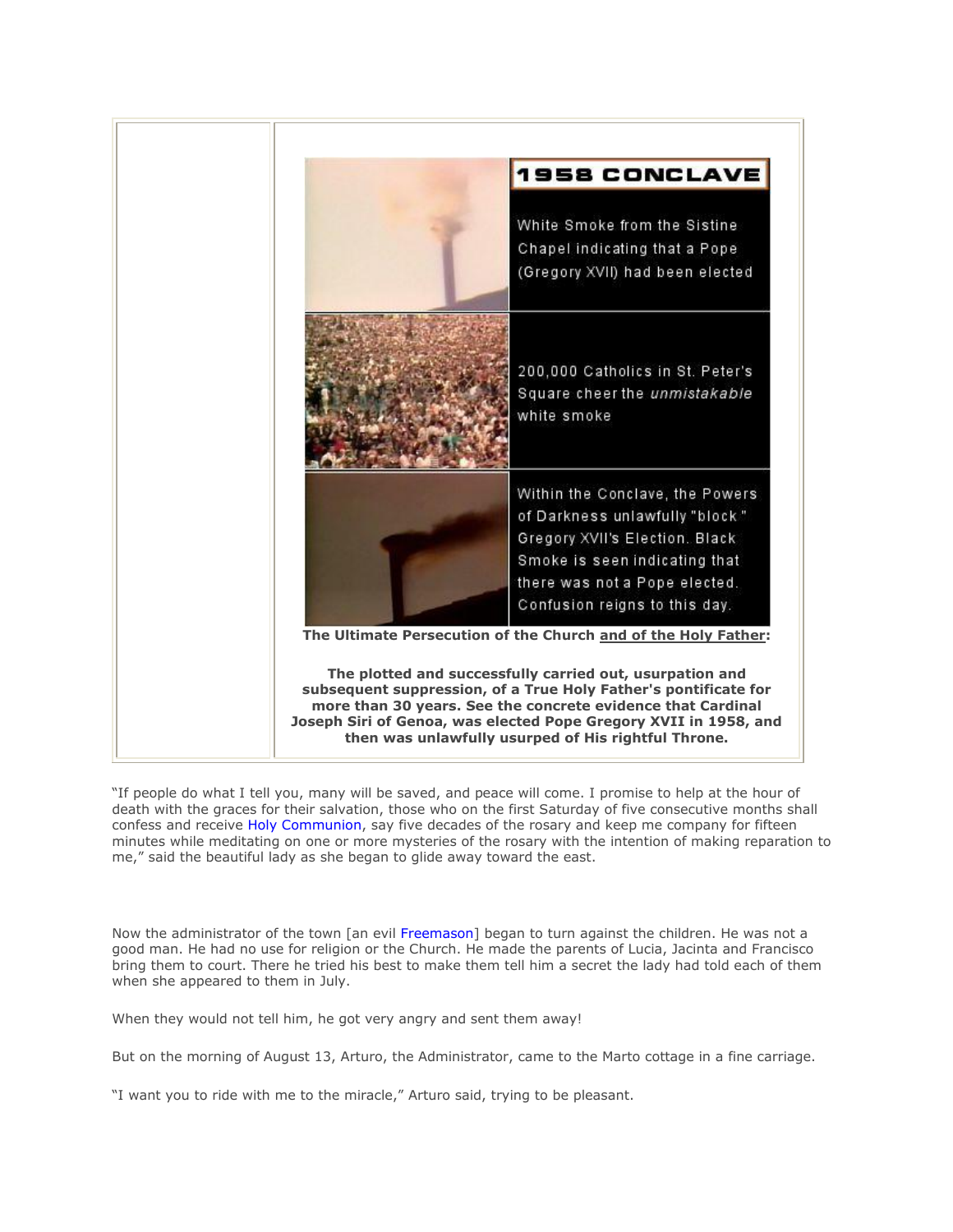"We can very easily walk," Lucia told him.



"You must stop at the priest"s house first, and you will be late for the lady unless you ride with me," Arturo insisted.

The children finally accepted the ride, and they all set out for the priest's house.

When they were finished there and were back in the carriage, the Administrator drove off with them to his home instead of to the Cova!

Once the ugly man had the children in his own house he told them he would have them boiled in a vat of oil. He called the jailer to take Jacinta first. And after a few minutes he came back and asked who would be next. It was then Francisco's turn. That left Lucia alone.

"I'll never tell you," said Lucia.

"Away with her!" shouted Arturo.

Lucia was shoved into an empty room. But there, kneeling in prayer, were little Jacinta and Francisco! They had not been boiled as the jailer said they had!

On August 15, the children were back home, safe and sound. They had been kept away over the thirteenth so they could not see the lady on that day. But they still believed in her. After [Mass](http://www.thecounciloftrent.com/ch22.htm) on the Sunday following, Lucia, Francisco and his brother John took the sheep out to the pasture. Suddenly Lucia felt the lady was coming. She sent John in haste to get Jacinta. Scarcely had she arrived then the lady appeared.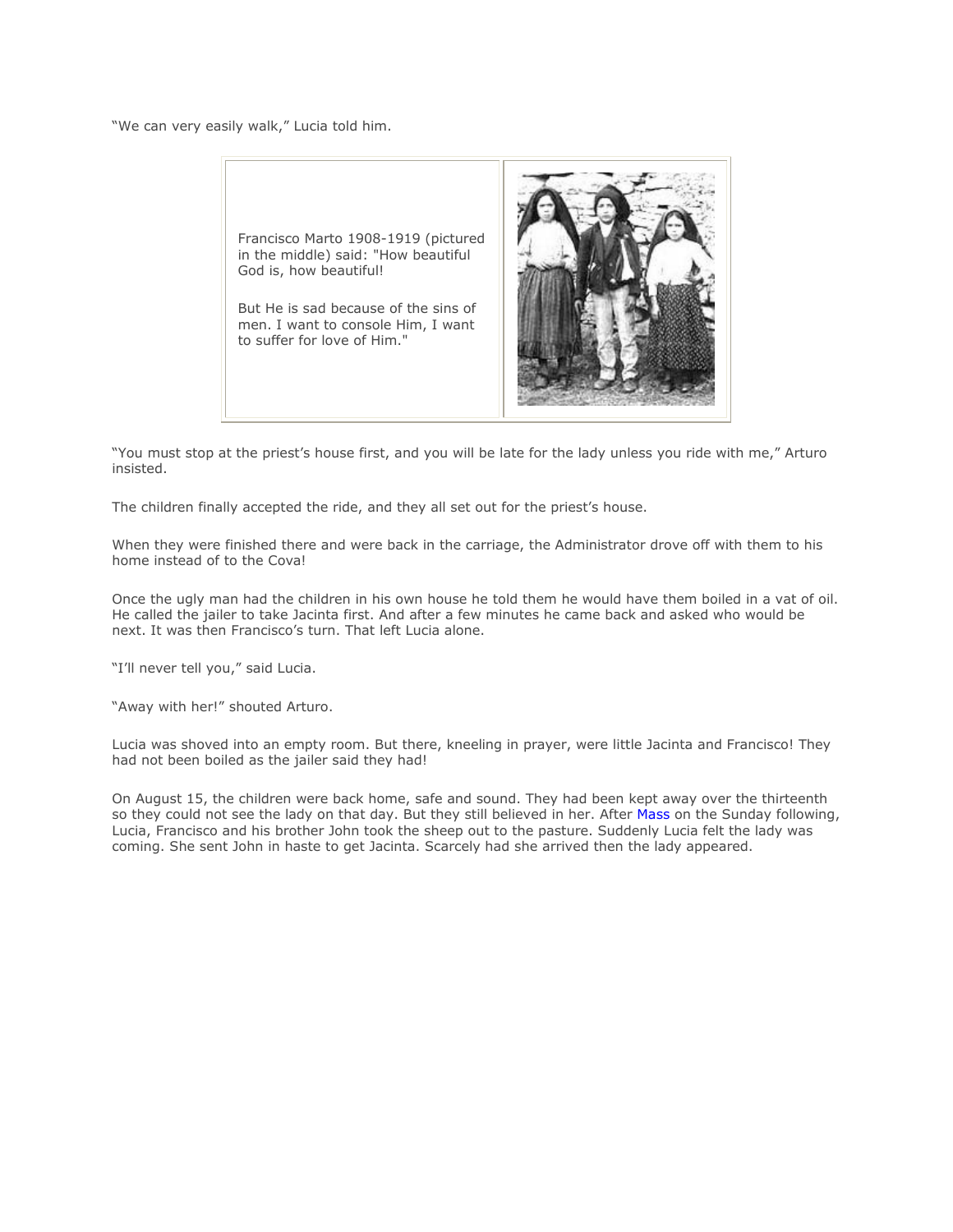

**Our Lady of Fatima came to spread Devotion to the Immaculate Heart of Mary. She told us to pray the Rosary everyday and to always wear the Brown Scapular.**

"Go to the Cova da Iria on the thirteenth of next month. Pray very hard. Make many sacrifices for sinners." Then the lady was gone.



**On September 13, 1917 A.D. 30,000 people came to the Cova to see what would occur. One month later,**

**on October 13th, more than twice as many (70,000) would assemble to view a promised miracle.**

On September 13, more than 30,000 people were crowded into the Cova to see what would happen. Suddenly a white globe was seen moving through the sky toward them. Then a thin white vapor began to form above the little oak, and white flowers began to fall from the clear blue sky. The lady appeared to the children. All saw Lucia's lips move, but no one heard a word she said!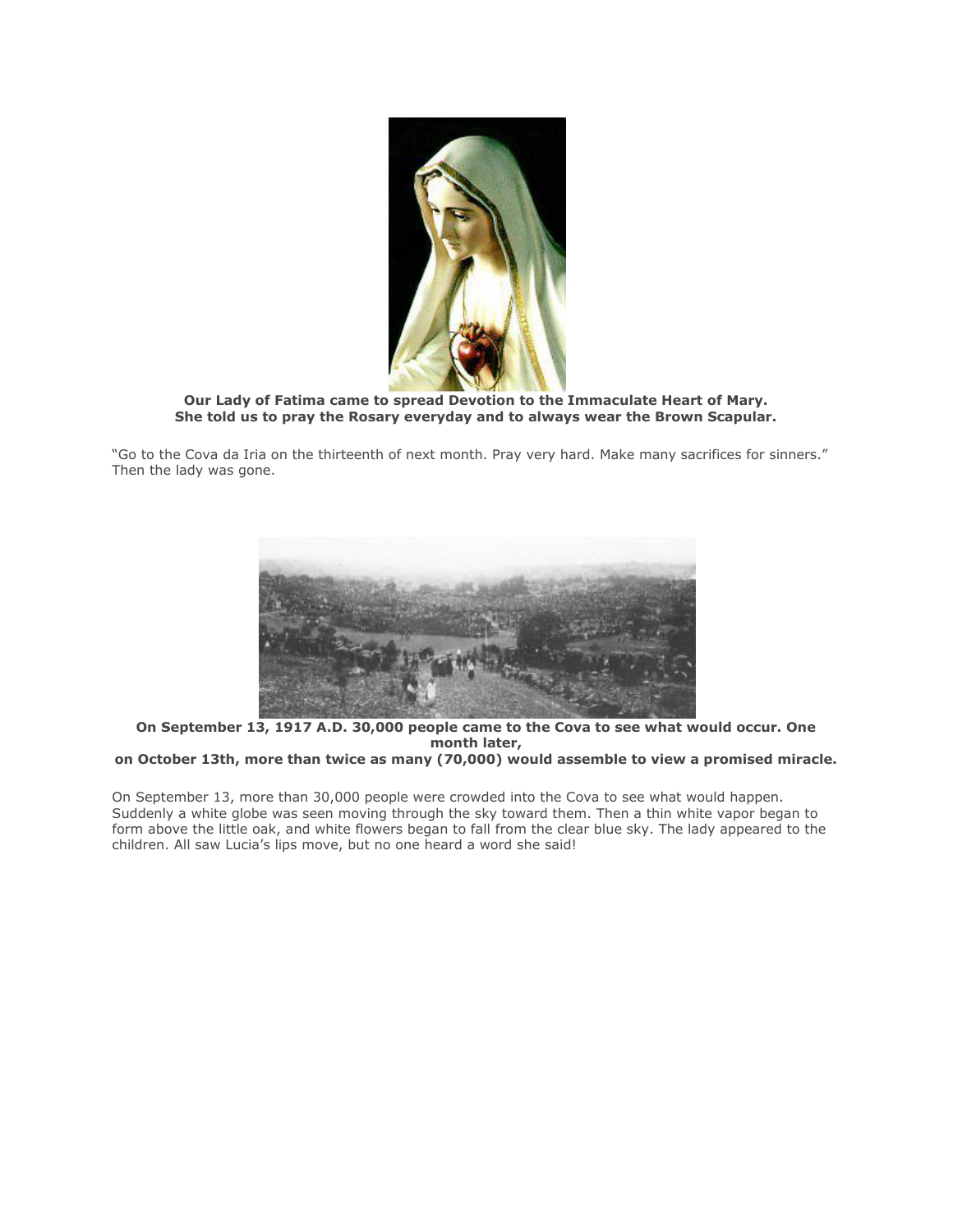

**Actual picture of the heavy rain storm that broke out upon the crowd that came to see the predicted miracle. (Fatima, Portugal)**

During the late afternoon of October 12, a storm broke over Fatima. Soon all the roads were thick with mud. But through it and the heavy rain came 70,000 people to witness the great miracle the lady had promised for that day.

When Lucia, Francisco and Jacinta arrived at eleven-thirty, Lucia began the rosary aloud, and all of the others answered her.

Exactly at noon, Lucia stopped praying.

"Here she comes! She is coming!"

All saw a white vapor, like incense, form around the children and rise into the wet air. But they could not see the lady.

"I am the Lady of the Rosary. I want you to tell them to build a chapel here, and to continue to say the rosary every day."

Then all saw the clouds part, and the sun appear like a great disk of white fire. But the children saw a vision of the Holy Family. Next Our Lady appeared as [Our Lady of Sorrows,](http://www.themostholyrosary.com/appendix1.htm) and beside her stood Jesus. He made the sign of the cross over the people. Finally, Our Lady came again as Our Lady of Mount Carmel. She was crowned, and the Infant Jesus stood on her knee.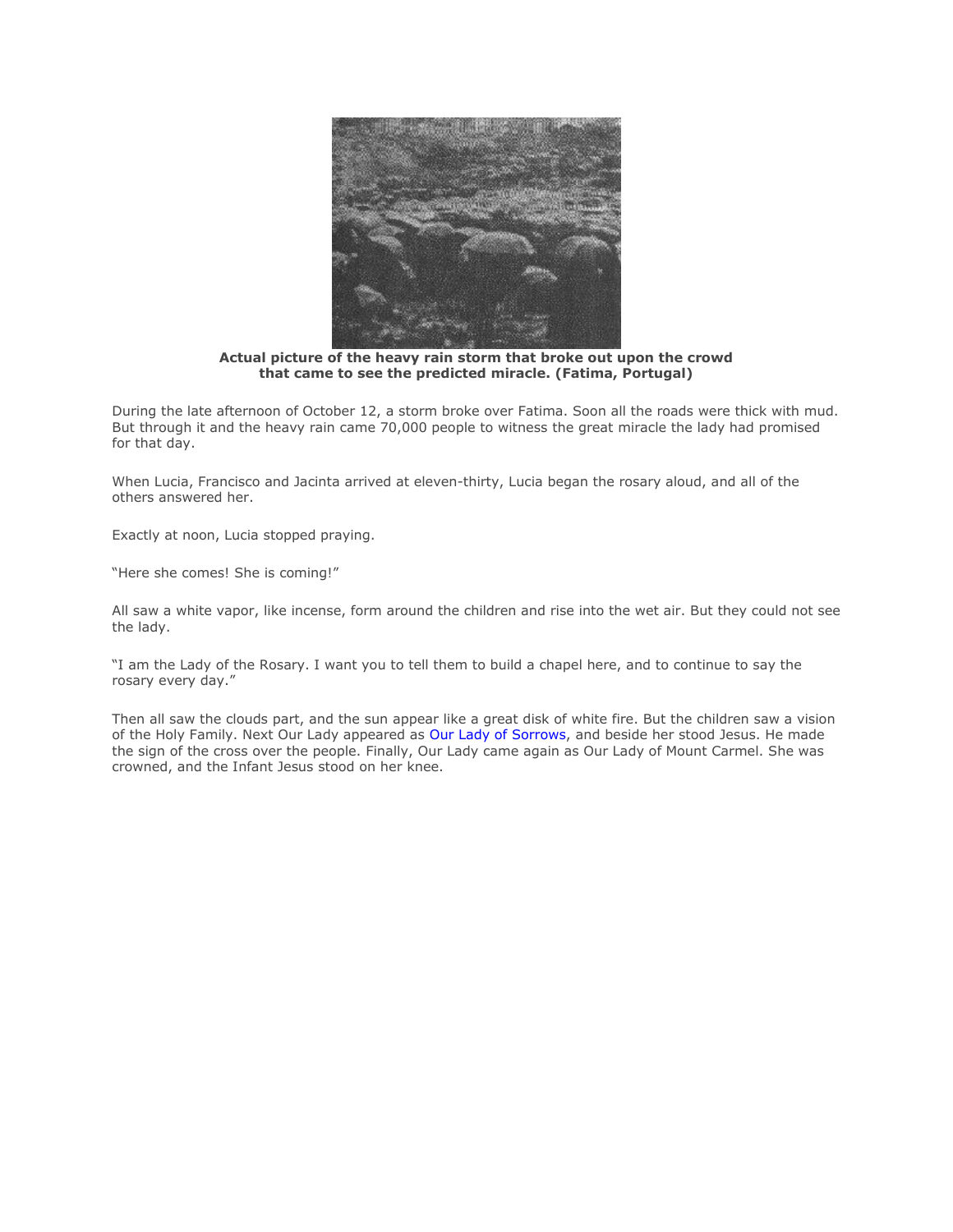



**Additional photos from the Miracle of the Sun (Fatima, Portugal)**

## **The foretold Miracle of the Sun was witnessed by more than 70,000 people.**

But while the children were enjoying the three wonderful visions, all of the others were seeing something they would never forget. The sun began to spin around as if it were a piece of fireworks. Then it stopped for a minute or so, only to begin again with more fury. Great streamers of various colors trailed from it. Then it plunged straight at the crowd!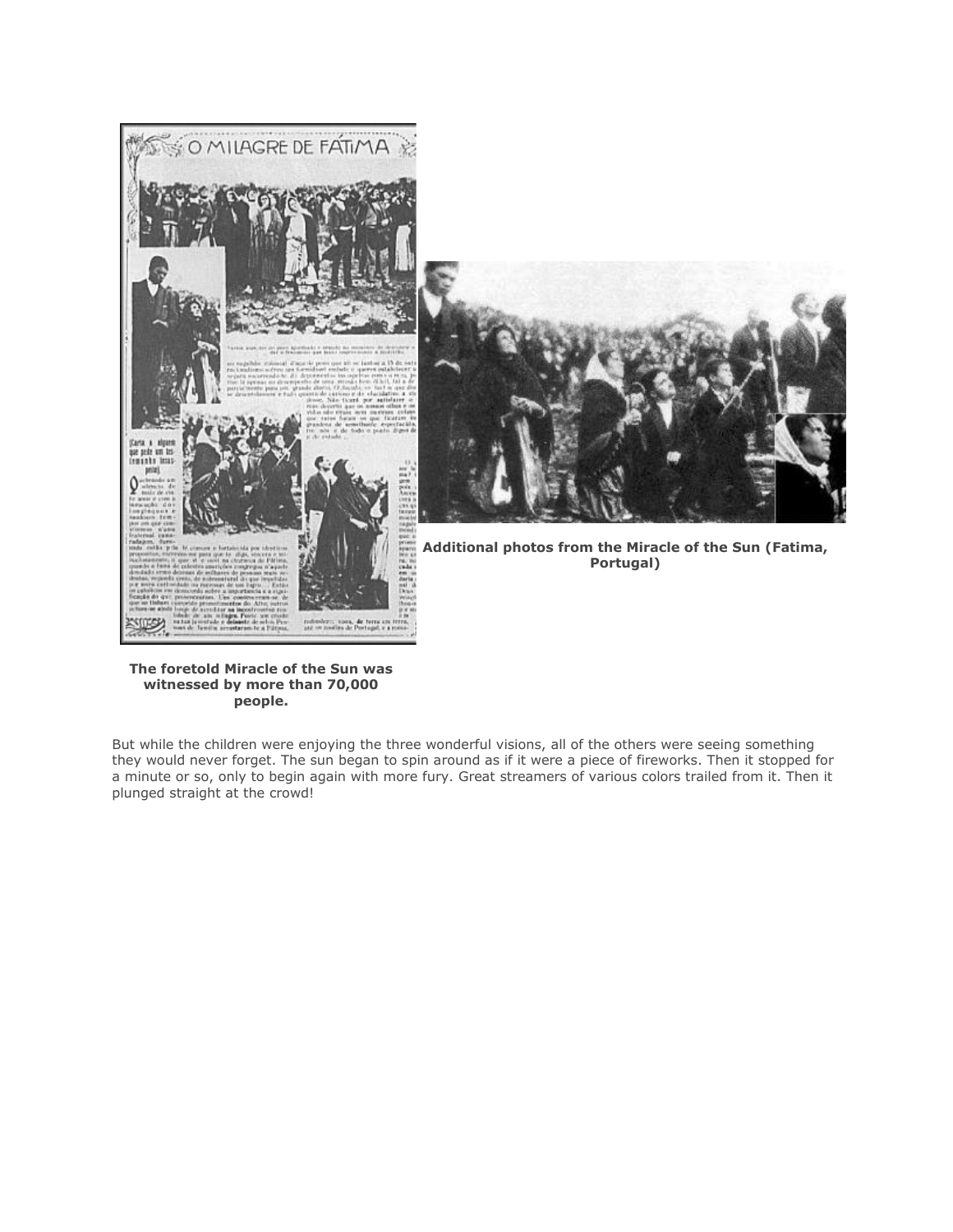

**The Miracle of the Sun at Fatima, Portugal, October 13, 1917 A.D.**

Screams arose! Some shouted to Our Lady to save them. Others made acts of contrition out loud. For ten minutes the sun spun and danced. Then it began to ascend once more to its place, and shone brilliantly. The great miracle was over! No one now doubted the appearance of Our Lady of Fatima. Many began, from that [day,](http://www.trueletterofoursavior.com/stleonard.htm) to live more Christian lives.

**\*The original title of Brother Ernest, C.S.C. book is** *A Story of Our Lady of Fatima***. The webmaster has adapted the original title to,**

*The Story of Our Lady of Fatima***. The content of Brother Ernest's book posted on this website, is identical to that of his hardcover book. The historical pictures and captions contained on this website, were inserted by the webmaster and are not included in Brothers Ernest's book...** 

Additional Information/Quotes from Our Lady of Fatima

*"... in the end my Immaculate Heart will triumph."* -Our Lady of Fatima 1917 A.D.

"*I want to tell you that a chapel is to be built here in my honor. I am the Lady of the Rosary. Continue always to pray the Rosary every day... Do not offend the Lord our God any more, because He is already so much offended.*" -Our Lady of Fatima 1917 A.D.